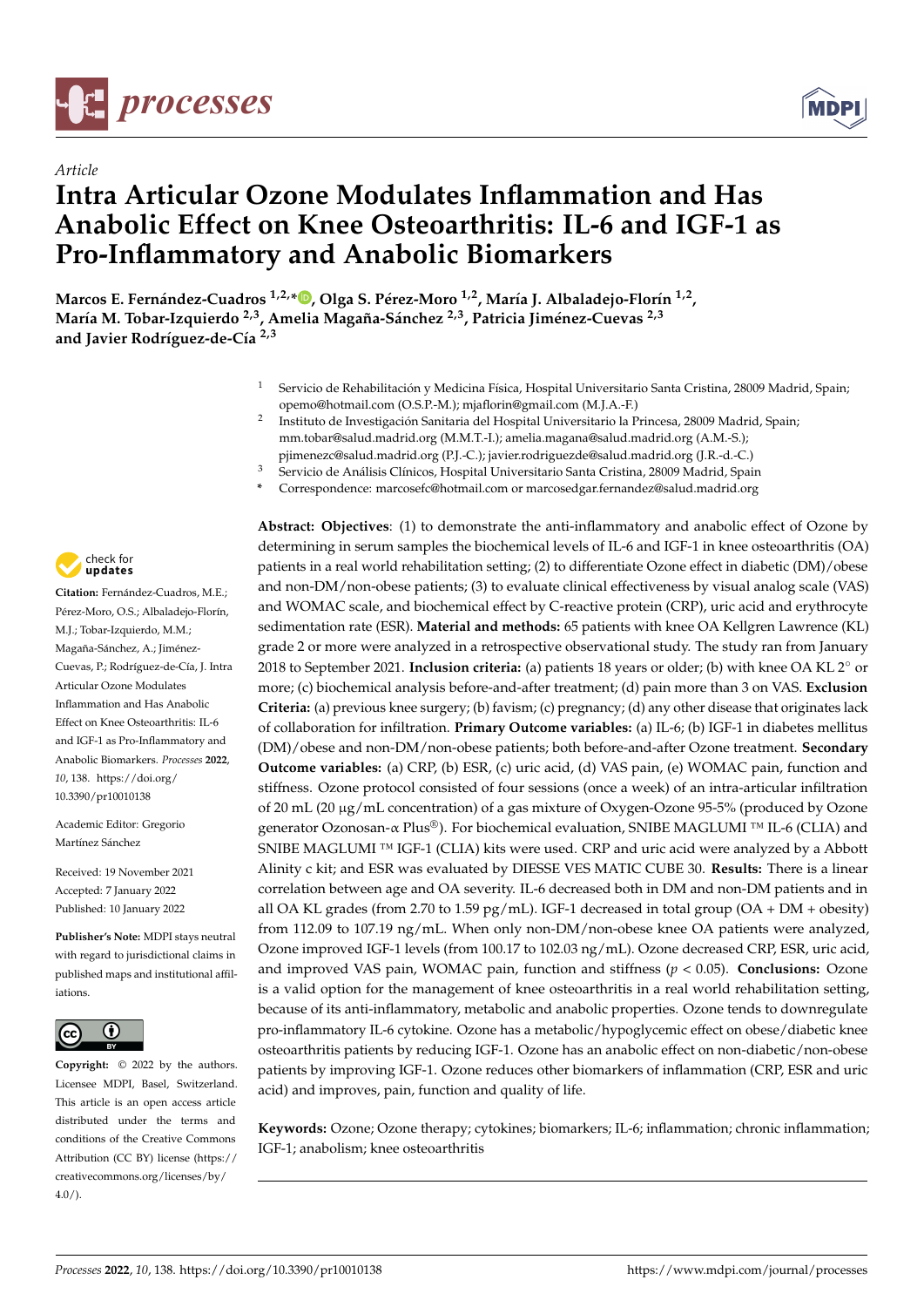# **1. Introduction**

Osteoarthritis (OA) is the most common source of arthritis. OA affects the quality of life to an extent that it is the 11th contributor of global disability worldwide. In Spain, OA burden is such that at least four million people are affected and 4378 million  $\epsilon$  per year are direct cost, which represent almost 0.5% of the Gross Domestic Product [\[1\]](#page-9-0).

OA is so prevalent that in people over 50 years of age, 70% of them have at least one radiological sign in some articulation; in people over 60 years of age, 13% of them refer to OA pain in their knee; in those over 70 years of age, 27% have radiological signs; and in people over 80 years of age, 44% show clinical symptoms and radiological signs [\[2\]](#page-9-1).

Knee OA is the most common type of OA. Cartilage breakdown, bone degeneration and narrowing of articular space are typical signs. Knee OA is multifactorial, mechanical and inflammatory factors attributed to OA pathophysiology [\[3\]](#page-9-2).

The paradigm of knee OA is changing from the non-inflammatory "wear and tear" theory to the "low-grade chronic inflammation" hypothesis [\[4\]](#page-9-3). In such a case, future treatments should act on the modulation of inflammation to stop/revert OA progression [\[5\]](#page-9-4).

The biomechanical theory states that cartilage overloads because of malalignment, poor biomechanics and impact. Cartilage softens and degrades and subchondral bone stiffens. Afterwards, osteophytes appear to counteract bone destruction and finally the joint breaks down [\[5\]](#page-9-4). The inflammatory theory states that cartilage breaks down and apoptosis releases inflammatory cytokines that activate second messengers, perpetuating inflammation, loading to a catabolic state, producing greater cartilage destruction [\[5\]](#page-9-4).

The inflammatory process is supported by inflammatory cytokines released by chondrocytes (IL-1, IL-6, IL-8, IL-17, LIF, TNF- $\alpha$ , IFN- $\gamma$ ) which cooperate in continued cartilage destruction [\[6\]](#page-9-5). From all those pro-inflammatory cytokines, IL-1β and TNF-α play a crucial role in the initiation and development of OA [\[4\]](#page-9-3). IL-1 is responsible for cartilage destruction while TNF- $\alpha$  activates the inflammatory process [\[4\]](#page-9-3). Both IL-1 $\beta$  and TNF- $\alpha$  induce chondrocytes and synovial cells in the production of other pro-inflammatory cells, such as IL-6 [\[4\]](#page-9-3). IL-1 affects the production of Reactive Oxygen Species (ROS) which are implicated in the damage of the DNA of chondrocytes [\[6\]](#page-9-5). ROS accelerate cartilage matrix disintegration and joint space narrowing, inhibiting synthesis of proteoglycans and collagen [\[6\]](#page-9-5). IL-6 increases the number of inflammatory cells in synovial tissue, stimulating the proliferation of chondrocytes and amplification of IL-1β effect [\[4\]](#page-9-3). Inflammatory cytokines stimulate proteolytic enzymes such as metalloproteinases (MMPs), leukemia inhibitor factor (LIF) and Oncostatin M (OSM) to enhance degradation of cartilage and apoptosis [\[5](#page-9-4)[,6\]](#page-9-5).

Based on the previous assumptions, the future therapy on knee OA should inhibit pro-inflammatory cytokines (IL-1β, TNF-α, IL-6), proteolytic enzymes (MMPs), NOS (nitric oxide synthase) and apoptosis. On the other hand, OA management should stimulate the synthesis of anti-inflammatory cytokines (IL-4, IL-10, IL-13) and growth factors (TGF-β, IGF-1, and so forth) [\[4\]](#page-9-3). There must be a balance in favor of anabolic/anti-inflammatory factors, reducing catabolic/pro inflammatory factors (Figure [1\)](#page-2-0) [\[3,](#page-9-2)[5\]](#page-9-4).

IGF-1 (Insulin-like growth factor 1) is an endocrine and autocrine/paracrine growth factor that circulates in plasma at high levels, and it is expressed by most cell types. IGF-1 has major effects on development, cell growth, differentiation and tissue repair [\[7\]](#page-9-6). IGF-1 could also block inflammation, oxidative stress and endothelial dysfunction. Therefore, IGF-1 may show anti-inflammatory and pro-repair mechanisms [\[7\]](#page-9-6).

Ozone  $(O_3)$  is the allotropic or unstable form of oxygen and it is a strong antioxidant after fluorine and persulphate.  $O_3$  oxidative properties act as an important anti-infectious, anti-parasitic, anti-viral and anti-fungal agent.  $O_3$  dissolved in plasma reacts with several biomolecules generating second messengers such as ROS and LOPs (Lipid Oxidative products), which are finally responsible for the biological and therapeutical effects. Therefore,  $O_3$  may exert anti-inflammatory, immunomodulatory and anabolic effects [\[3\]](#page-9-2).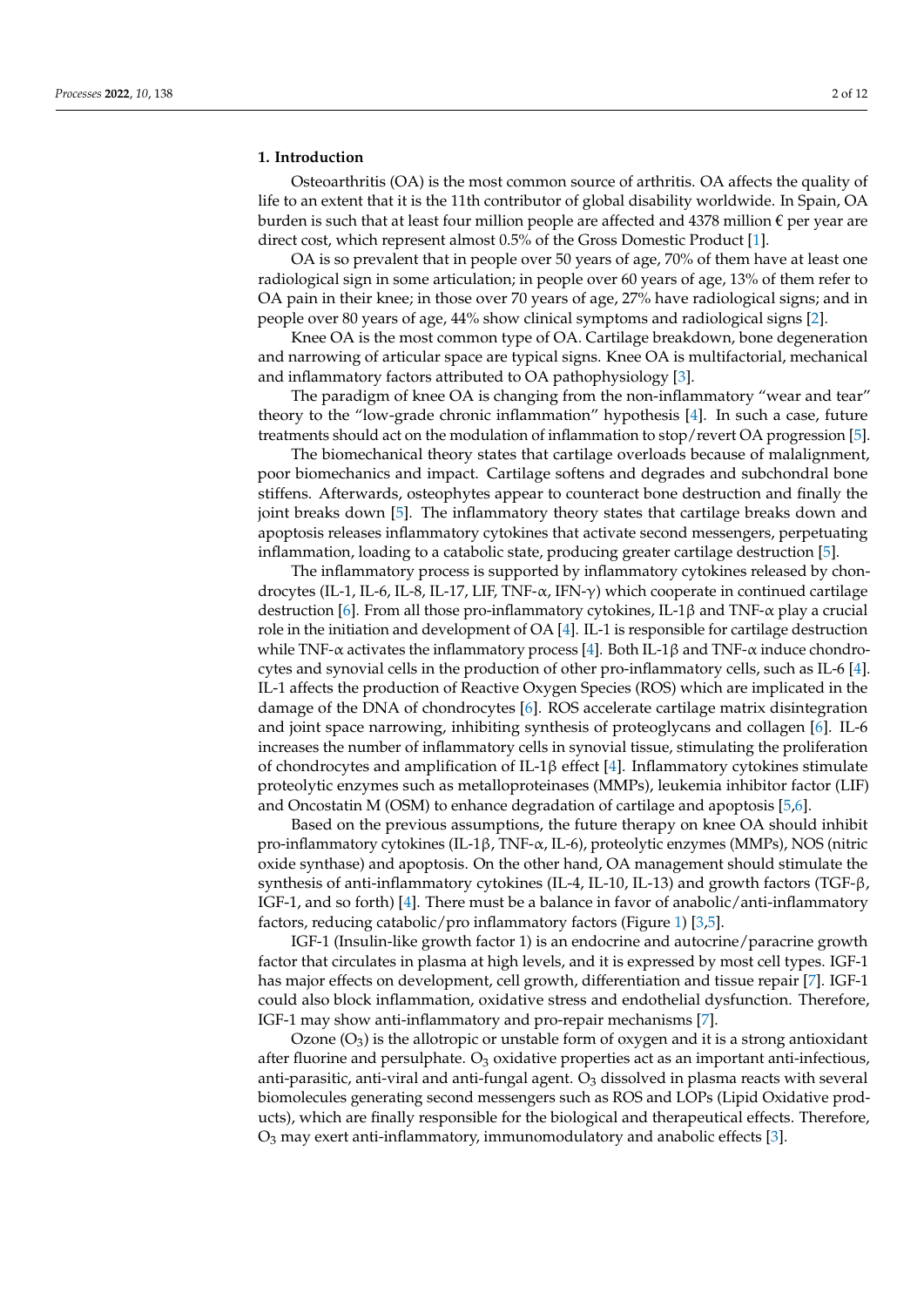<span id="page-2-0"></span>

**Figure 1.** Osteoarthritis is the result of an imbalance between anabolic and catabolic factors where pro-<br> inflammatory cytokines and catabolic chemokines predominates over anti-inflammatory cytokines <br> and anabolic chemokines (Fernandez-Cuadros et al. [\[5\]](#page-9-4)). Legend: MMP, matrix mineral metalloproteases. ADAMs, disintegrin and metalloprotease. ADAMTS, disintegrin and metalloprotease with<br>the state of the state of the state with the state of the state of the state of the state of the state of the thrombospondin motifs. NO, nitric oxide. TNF-α, tumor necrosis factor α; iNOS, Inducible Nitric Oxide Synthase. COX-2, cyclooxygenase-2. CXCL, chemokine receptor. CCL, chemokine ligand. CRP, computer sedi-C-reactive protein. ESR, erythrocyte sedimentation rate. TGF-β, transforming growth factor β. HGF,<br>hepatocyte sedimentation rate. TGF-β, transforming growth factor β. HGF, hepatocyte growth factor. VEGF, vascular endothelial growth factor. EGF, endothelial growth factor.<br>ICF-1, insulin insulin insulin and the contractor. In the contractor of the contractor. In the contractor of the contracto IGF-1, insulin growing factor 1. HDGF, hepatocyte derived growth factor. TIMPS, Tissue inhibitor of metalloprotease. NF-Kβ, nuclear factor Kβ. metalloprotease. NF-Kβ, nuclear factor Kβ.

effects on the modulation of inflammation and in the release of stem cells and growth factors, promoting cartilage growth and joint repair mechanisms [\[3,](#page-9-2)[6\]](#page-9-5). A recent review states that O<sub>3</sub> can act on the pathogenesis of OA reducing inflammatory cytokines (IL-1β, TNF-α, IFN-γ, C-reactive protein [CRP], erythrocyte sedimentation rate [ESR] and uric acid), reducing catabolic chemokines (MMP, NO), stimulating anti-inflammatory cytokines (IL-4, IL-10, IL-13) and stimulating anabolic chemokines (TGF-β and IGF-1) [\[5\]](#page-9-4). Ozone has also been observed to decrease NF-K $\beta$  pathway (inflammatory pathway) and  $O_3$  improved Nrf2 pathway, which is involved in the generation of antioxidant response elements (AREs) such as superoxide dismutase (SOD), catalase (CAT), glutathione peroxidase (GPx) and hemoxygenase-1(HO-1) [8]. Several studies and many years of clinical experience state that Ozone has proven

Finally, it has been observed that  $O_3$  is capable of inhibiting prostaglandins/bradykinin; as a result, reduction of pain and edema were observed. Ozone is also able to stimulate chondrocytes and fibroblasts proliferation; synthesis of articular cartilage and repair of tissue defects are the expected results  $[6]$ .

OA produces a great impact on pain, function and use of health resources. The goals of treatment should try to ameliorate symptoms and to diminish articular damage [3]. Many physicians worldwide use  $O_3$  by intra-articular infiltrations to alleviate symptoms of chronic knee OA, such [a](#page-9-2)s pain, loss of function a[nd](#page-9-5) quality of life [3–6]. However,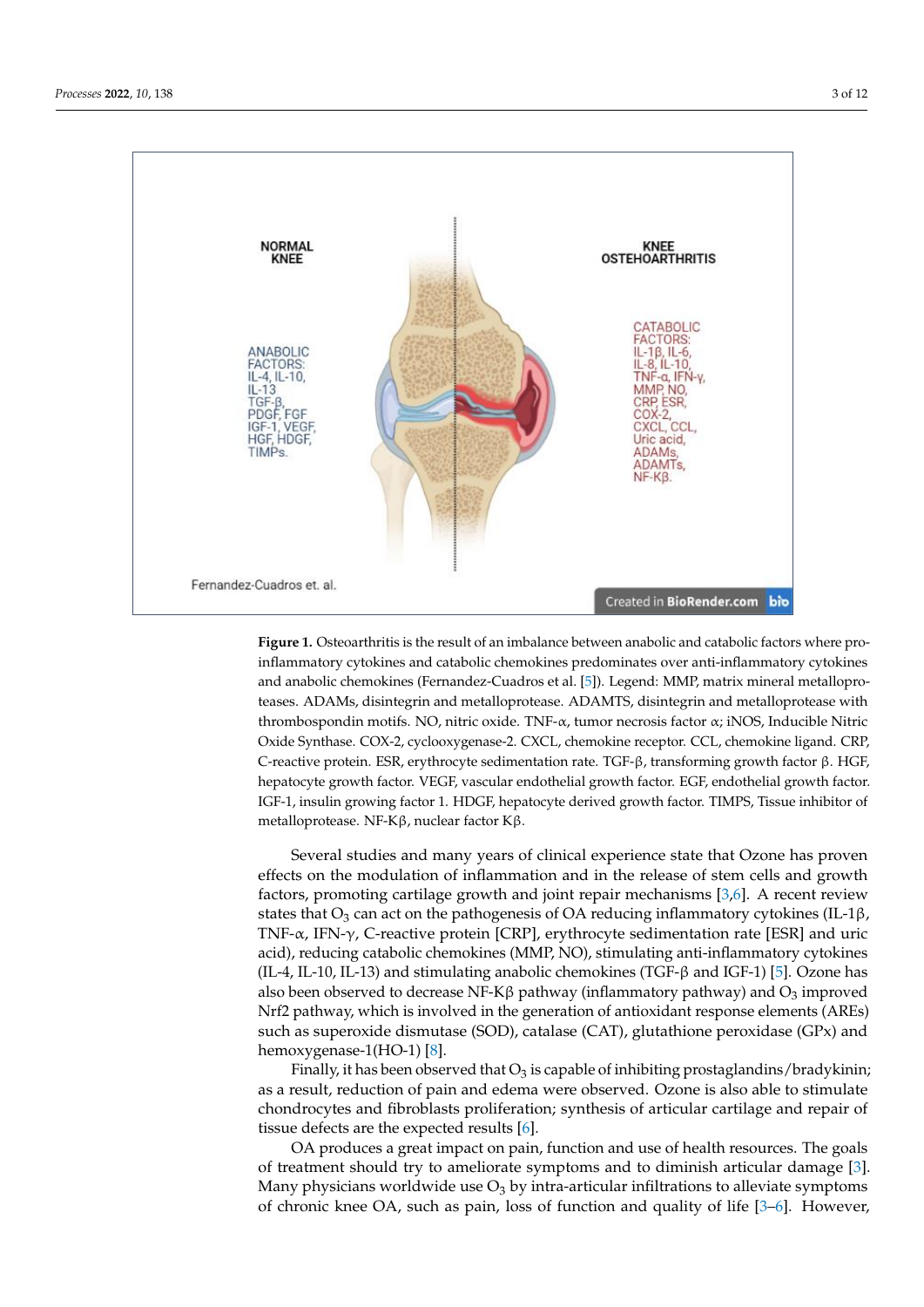very few studies have evaluated  $O_3$  effect on biomarkers of inflammation and on its reparative/anabolic effect [\[4\]](#page-9-3), and most of the studies are based on animal models rather than on human patients [\[3\]](#page-9-2).

The objective of the study is: (a) to demonstrate the anti-inflammatory and anabolic effect of Ozone by determining in serum samples the biochemical levels of IL-6 and IGF-1 in knee OA patients in a real world rehabilitation setting; (b) to differentiate Ozone effect in diabetic (DM)/obese and non-DM/non-obese patients; (c) to evaluate clinical effectiveness by visual analog scale (VAS) and WOMAC scale, and biochemical effect by C-reactive protein (CRP), uric acid and erythrocyte sedimentation rate (ESR).

# **2. Material and Methods**

A total of 65 patients with knee OA Kellgren Lawrence (KL) grade 2 or more were recruited and analyzed in a retrospective observational study. The study ran from January 2018 to September 2021 and since Ozone therapy is part of the portfolio of hospital services, no approval by the ethics committee of the hospital was needed, because of the nature of the study (critical analysis of clinical medical practice). Patients signed informed consent.

**Inclusion criteria:** (a) patients 18 years or older; (b) with knee OA KL 2◦ or more; (c) biochemical analysis before-and-after treatment; (d) pain more than 3 on visual analog scale (VAS).

**Exclusion Criteria:** (a) previous knee surgery; (b) favism (deficiency of glucose 6 phosphate dehydrogenase enzyme); (c) pregnancy; (d) any other disease that originates lack of collaboration for infiltration (dementia, fear of needles, etc.).

**Primary Outcome variables:** (a) IL-6 levels before-and-after treatment O<sub>3</sub>; (b) IGF-1 in diabetes mellitus  $(DM)/$ obese and non- $DM$ /non-obese patients before-and-after  $O<sub>3</sub>$ treatment. Obese patients were considered when body mass index (BMI) was greater than 30 (BMI > 30). DM patients were identified by medical records of knee OA patients.

**Secondary outcome variables:** (a) C-reactive protein [CRP]; (b) uric acid, (c) erythrocyte sedimentation rate [ESR]; (d) pain (VAS); (e) WOMAC pain, WOMAC stiffness and WOMAC function.

Ozone protocol consisted of four sessions (once a week) of an intra-articular infiltration of 20 mL (20 µg/mL concentration) of a gas mixture of Oxygen-Ozone 95-5%. Knee skin was thoroughly cleansed with 1% chlorhexidine and ethyl chloride was used after cleansing as topical anesthetic. A silicone coated syringe of 20 mL was applied to Ozonosan- $\alpha$  plus<sup>®</sup> (Ozone generator) to get the desired concentration. A 27G Quincke needle of 4 cm was used to infiltrate Ozone into the joint. Ozone was infiltrated on the superior peripatellar pouch with the knee semi flexed. Before the first infiltration and after the fourth infiltration, a venous extraction of 10 mL was performed in order to analyze the biomarkers IL-6 and IGF-1.

For IL-6 evaluation, SNIBE MAGLUMI ™ IL-6 (CLIA) kit was used. This kit is a chemoluminiscent immunoassay (CLIA) for quantitative determination of IL-6 in human serum and plasma. For IGF-1 evaluation, the SNIBE MAGLUMI ™ IGF-1 (CLIA) kit was used. This kit is a chemoluminiscent immunoassay (CLIA) for quantitative determination of IGF-1 in human serum and plasma. CRP was analyzed by Abbott Alinity c kit, uric acid was analyzed by Abbott Alinity c kit; and ESR was evaluated by DIESSE VES MATIC CUBE 30.

Statistical analysis was performed using SPSS® version 20.0. Means and standard deviation were used for quantitative variables. For a before-and-after evaluation of biochemical markers, T-student was the reference test. Level of significance was established at 95% (*p* < 0.05).

## **3. Results**

A total of 65 patients were analyzed, 51 non-DM/non-obese knee OA patients, and 14 patients with knee OA, DM and obesity (BMI > 30) were included in the study.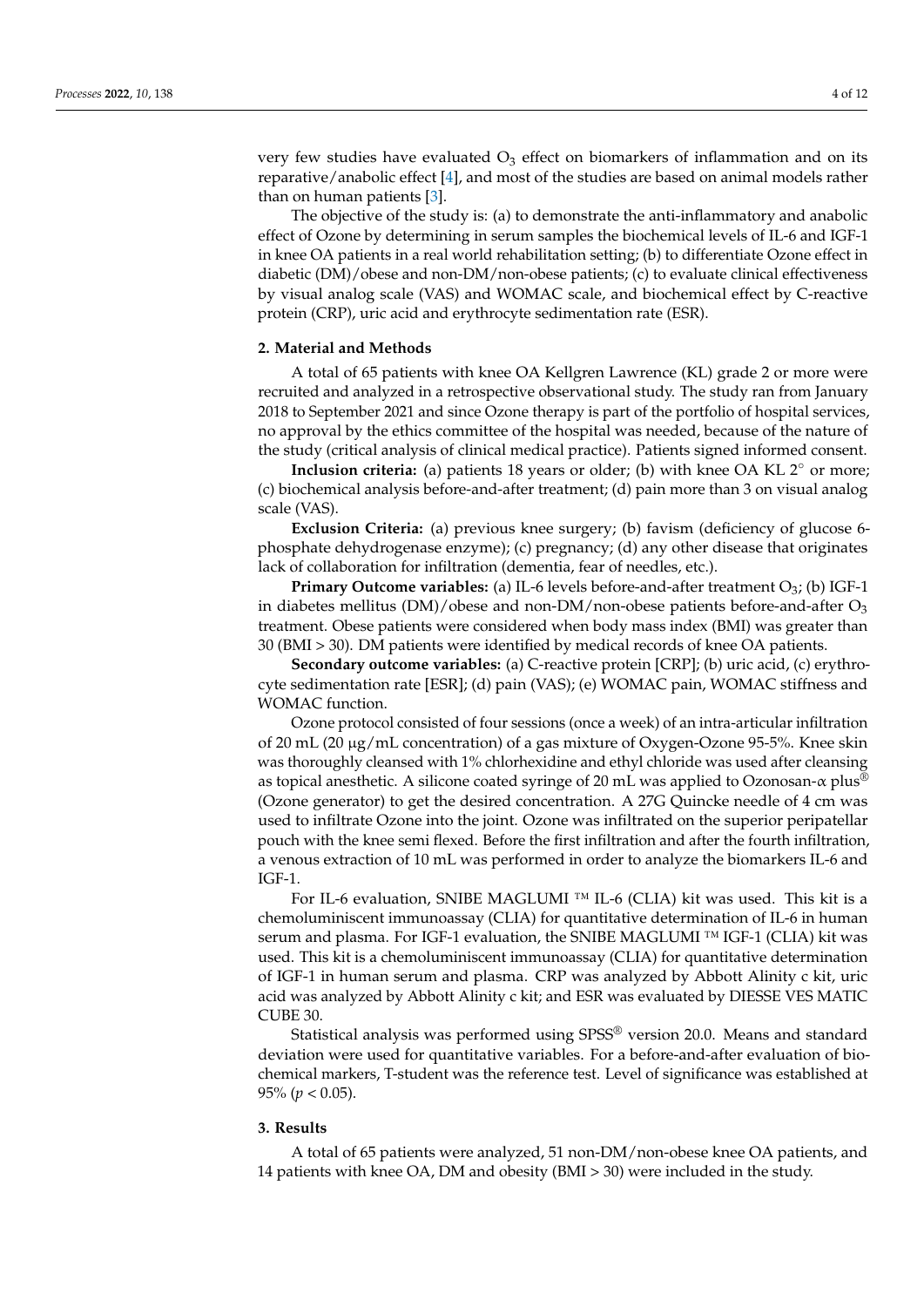There is a linear correlation between age and OA severity, older patients show greater knee OA KL severity. The incidence was greater on mild cases (Table [1\)](#page-4-0).

<span id="page-4-0"></span>**Table 1.** Age and outcome variables (IGF-1 and IL-6) before-and after treatment, according to osteoarthritis (OA) Kellgren-Lawrence (KL) grades, and if diabetic and obese patients were included or not.

| <b>Analyzed Groups</b>               | <b>AGE Years</b> | $IL-6$<br>Pre pg/mL | $IL-6$<br>Post pg/mL | p      | $IGF-1$<br>Pre ng/mL | $IGF-1$<br>Post ng/mL | $\boldsymbol{p}$ |
|--------------------------------------|------------------|---------------------|----------------------|--------|----------------------|-----------------------|------------------|
| OA all patients<br>$(n = 65)$        | 67               | $2.07 \pm 2.8$      | $1.59 \pm 1.83$      | 0.0684 | $112.09 \pm 40.96$   | $107.19 \pm 36.04$    | $0.0299*$        |
| OA KL $2^{\circ}$ (n = 36)           | 62               | $2.19 \pm 3.33$     | $1.57 \pm 1.76$      |        | $117.06 \pm 48.67$   | $111.91 \pm 41.29$    |                  |
| $OA KL 3^{\circ} (n = 21)$           | 71               | $2.43 \pm 2.55$     | $1.99 \pm 2.29$      |        | $93.2 \pm 23.12$     | $93.28 \pm 25.01$     |                  |
| $OA KL 4^{\circ} (n = 8)$            | 76               | $0.63 \pm 0.23$     | $0.65 \pm 0.43$      |        | $139.3 \pm 24.34$    | $122.46 \pm 28.38$    |                  |
| OA without<br>$DM/$ obesity (n = 51) | 68.09            | $2.35 \pm 3.07$     | $1.75 \pm 1.94$      | 0.0697 | $100.17 + 28.63$     | $102.03 \pm 30.67$    | 0.2198           |
| $OA KL 2° (n = 28)$                  | 63.92            | $2.44 \pm 3.51$     | $1.64 \pm 1.72$      |        | $102.34 \pm 31.25$   | $104.86 \pm 33.59$    |                  |
| $OA KL 3° (n = 19)$                  | 72               | $2.60 \pm 2.63$     | $2.10 \pm 2.38$      |        | $90.51 + 22.16$      | $9270 \pm 25.59$      |                  |
| $OA KL 4^{\circ} (n = 4)$            | 78.75            | $0.5 \pm 0.01$      | $0.80 \pm 0.60$      |        | $130.85 \pm 6.63$    | $126.55 \pm 12.83$    |                  |
| $OA + DM + obesity$<br>$(n = 14)$    | 60.85            | $1.09 \pm 0.91$     | $1.03 \pm 1.23$      | 0.8383 | $155.59 \pm 50.16$   | $125.98 \pm 47.87$    | $0.0001*$        |
| $OA KL 2° (n = 8)$                   | 53.87            | $1.31 \pm 1.16$     | $1.33 \pm 1.57$      |        | $168.59 \pm 59.23$   | $136.58 \pm 55.45$    |                  |
| $OA KL 3^\circ (n = 2)$              | 64.50            | $0.87 \pm 0.53$     | $0.92 \pm 0.59$      |        | $118.75 \pm 20.15$   | $98.83 \pm 25.54$     |                  |
| $OA KL 4^{\circ} (n = 4)$            | 73               | $0.76 \pm 0.29$     | $0.50 \pm 0.11$      |        | $147.75 \pm 33.88$   | $118.37 \pm 40.87$    |                  |

OA, Osteoarthritis. KL, Kellgren Lawrence. DM, diabetes mellitus. P, T student Test. \*, *p* < 0.05.

IL-6 decreased both in DM and non-DM patients and in all OA KL grades ( $p = 0.0684$ ). IGF-1 decreased in the total group (OA + DM + obesity), showing that Ozone reduces IGF-1 levels in diabetic patients ( $p = 0.0299$ ); but, when only knee OA patients are analyzed,  $O_3$ improved IGF-1 levels, showing an anabolic effect, as previously observed by some other investigators [\[3\]](#page-9-2) (Table [1\)](#page-4-0).

In 65 OA patients, IL-6 decreased from 2.07  $\pm$  2.8 pg/mL to 1.59  $\pm$  1.83 pg/mL,  $p = 0.0684$  (Table [1\)](#page-4-0). In the same 65 OA patients, IGF-1 decreased from 112.09  $\pm$  40.96 ng/mL to  $107.19 \pm 36.04$  ng/mL,  $p = 0.0299$  (Table [1\)](#page-4-0).

However, when obese and DM patients were eliminated, leaving only 51 OA patients without such comorbidities, IGF-1 improved from  $100.17 \pm 28.63$  ng/mL to  $102.03 \pm 100$ 30.67 ng/mL, *p* = 0.2198 (*p* > 0.05) (Table [1\)](#page-4-0).

In 51 patients, once DM and obesity were excluded, IL-6 decreased from 2.35  $\pm$ 3.07 pg/mL to  $1.75 \pm 1.94$  pg/mL,  $p = 0.0697$  ( $p > 0.05$ ) (Table [1\)](#page-4-0).

In 14 DM/obese patients, IL-6 tended to decrease from 1.09  $\pm$  0.91 pg/mL to 1.03  $\pm$ 1.23 pg/mL,  $p = 0.8383$  ( $p > 0.05$ ); and IGF-1 decreased significantly from 155.59  $\pm$  50.16 to  $125.98 \pm 48.47$  ng/mL ( $p = 0.0001$ ) (Table [1\)](#page-4-0).

An overall view reveals that Ozone decreased IL-6 in both DM/obese and non- $DM/non-obese$  knee OA patients. On the contrary,  $O<sub>3</sub>$  decreased IGF-1 in DM/obese patients (metabolic/hypoglycemic effect), and improved IGF-1 levels in non-DM/nonobese knee OA patients (anabolic effect).

When secondary outcomes are evaluated, Ozone decreased C-reactive protein (CRP) [*p* = 0.0126], erythrocyte sedimentation rate (ESR) [*p* = 0.0287], and uric acid [*p* = 0.4436] as biochemical variables. Ozone improved VAS pain, WOMAC pain, WOMAC function and WOMAC stiffness (*p* < 0.01) as clinical variables in knee osteoarthritis patients (Table [2\)](#page-5-0).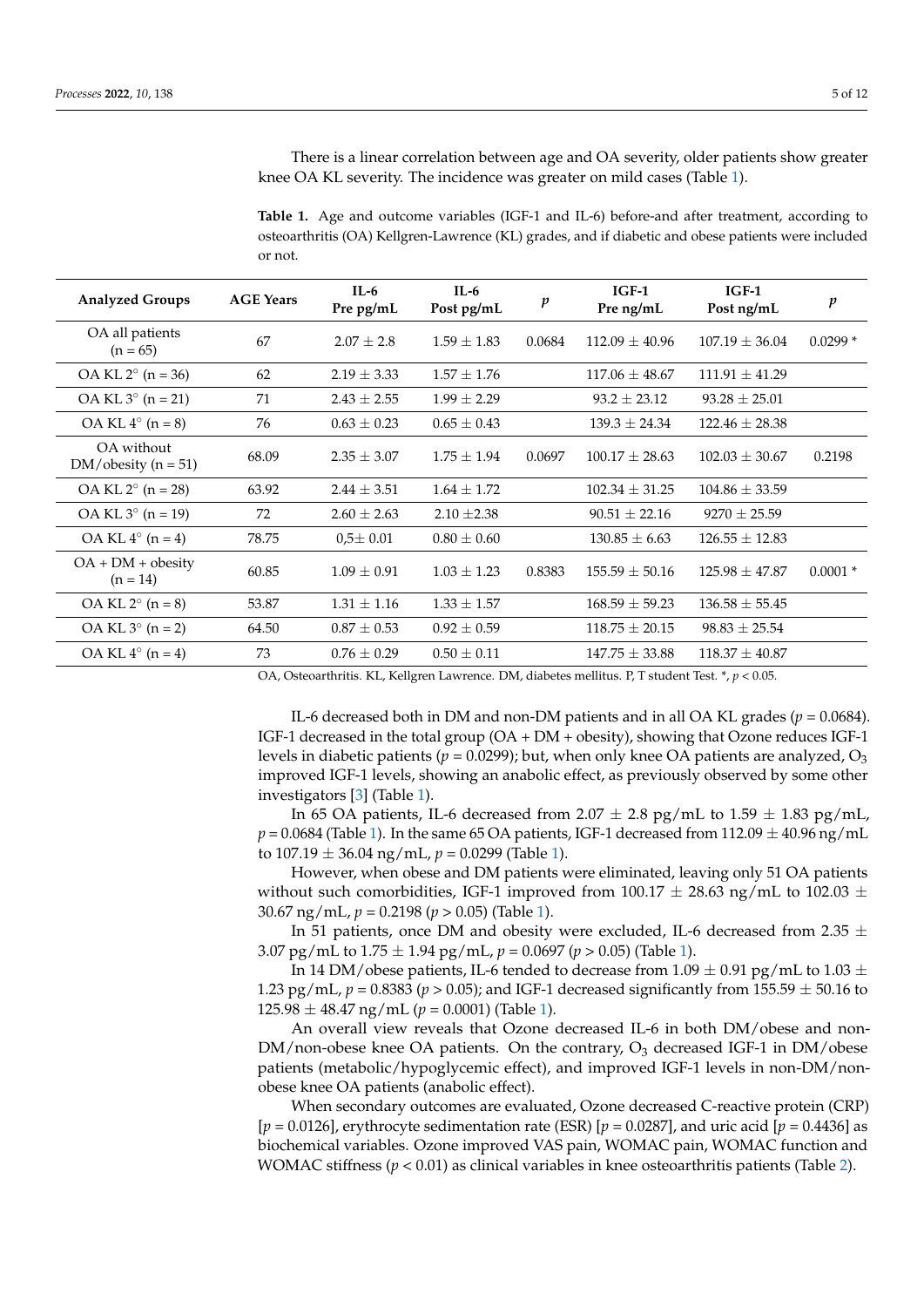| <b>Variables</b>                      | <b>Pre Treatment</b> | <b>Post Treatment</b> | p         |  |  |  |  |  |  |
|---------------------------------------|----------------------|-----------------------|-----------|--|--|--|--|--|--|
| <b>Biochemical Variables</b>          |                      |                       |           |  |  |  |  |  |  |
| IL-6 pg/mL (mean $\pm$ SD)            | $2.07 + 2.80$        | $1.59 + 1.83$         | 0.0684    |  |  |  |  |  |  |
| IGF-1 ng/mL (mean $\pm$ SD)           | $112.09 + 40.96$     | $107.19 + 36.04$      | $0.0299*$ |  |  |  |  |  |  |
| CRP mg/mL (mean $\pm$ SD)             | $0.42 + 0.47$        | $0.32 + 0.35$         | $0.0126*$ |  |  |  |  |  |  |
| Uric acid mg/mL (mean $\pm$ SD)       | $5.12 + 1.21$        | $5.10 + 1.13$         | 0.4436    |  |  |  |  |  |  |
| ESR mm/h (mean $\pm$ SD)              | $12.35 \pm 8.48$     | $11.11 + 8.11$        | $0.0287*$ |  |  |  |  |  |  |
| <b>Clinical Variables</b>             |                      |                       |           |  |  |  |  |  |  |
| VAS pain (0–10) mean $\pm$ SD         | $6.89 + 0.93$        | $3.87 + 1.62$         | $0.0001*$ |  |  |  |  |  |  |
| WOMAC pain (0–20) mean $\pm$ SD       | $13.83 + 1.91$       | $7.75 + 3.25$         | $0.0001*$ |  |  |  |  |  |  |
| WOMAC stiffness $(0-8)$ mean $\pm$ SD | $2.71 \pm 1.27$      | $1.37 + 1.15$         | $0.0001*$ |  |  |  |  |  |  |
| WOMAC function (0–68) mean $\pm$ SD   | $41.60 \pm 7.95$     | $27.70 + 9.43$        | $0.0001*$ |  |  |  |  |  |  |

<span id="page-5-0"></span>**Table 2.** Clinical and biochemical variables before-and after Ozone treatment in knee osteoarthritis patients ( $n = 65$ ).

IL-6, interleukin 6. IGF-1, Insulin like Growing Factor 1. CRP, C-reactive protein. ESR, Erythrocyte Sedimentation Rate. VAS; visual analogical scale. WOMAC; Western Ontario and McMaster Index for Osteoarthritis. P, T student Test. \*, *p* < 0.05.

### **4. Discussion**

To the best of our knowledge, this is the first study that states the anti-inflammatory, metabolic/hypoglycemic and anabolic effect of  $O_3$  therapy on knee OA patients, evaluated by IL-6 and IGF-1 biomarkers in a real world rehabilitation setting.

Our study group had previously observed that  $O_3$  was capable of modulating inflammation by decreasing CRP (C-reactive protein), ESR (erythrocyte sedimentation rate) and uric acid, improving pain and function (evaluated by VAS [visual analog scale] and WOMAC [Western Ontario and McMaster Index for OA]), and  $O_3$  was also capable of increasing joint narrowing space  $[9-13]$  $[9-13]$ . Those previous observations were confirmed again in this cohort of knee OA patients ( $n = 65$ ). Pan et al. have recently stated that there is evidence that proinflammatory cytokines are key mediators in the pathophysiology of OA [\[14\]](#page-10-1). Moreover, IL-6, TNF- $\alpha$  and CRP are linked to knee OA progression and to pain in the short term [\[14\]](#page-10-1). Therefore, there is a hypothetical possibility to decrease pain and to delay OA progression by acting on inflammation [\[14\]](#page-10-1). In this scenario, we intended to confirm the anti-inflammatory/anabolic properties of Ozone by using specific anti-inflammatory (IL-6) and anabolic (IGF-1) cytokines. Our biochemical observations have confirmed our hypothesis. Ozone tended to decrease IL-6 and tended to improve IGF-1, on an overall view, although not significantly (*p* > 0.05).

Moreover, we have observed a paradoxical effect on DM/obese patients, where Ozone decreased IGF-1 levels; while, in non-DM/non-obese patients, we observed that  $O_3$  improved IGF-1 levels. We will further discuss these observations in extent.

Our interest to evaluate IL-6 was because IL-6 is implicated in the pathophysiology of OA, in cartilage loss and in pain course in knee OA patients [\[14\]](#page-10-1). IL-6 levels were associated to cartilage loss in a follow-up period of 2 and 15 years [\[15](#page-10-2)[,16\]](#page-10-3); and IL-6 is also related to moderate pain in knee OA patients [\[14\]](#page-10-1). However, targeting IL-6 by anti-IL-6 agents such as Tocilizumab has not reduced pain in such patients in 12 weeks follow-up [\[17\]](#page-10-4). We hypothesize that the multi-target profile of Ozone could act on several proinflammatory cytokines, included IL-6. We also postulate that Ozone could release growth factors such as IGF-1.

OA is the most common degenerative disease in people over 65 years of age. Many pro-inflammatory mediators are elevated in OA such as ROS, NOS, and hydrogen peroxide (H<sub>2</sub>O<sub>2</sub>) [\[18\]](#page-10-5). Affected knee OA express elevated inflammatory cytokines such as IL-1β, IL-6, TNF- $\alpha$ , which promote catabolism of cartilage and subchondral bone [\[19\]](#page-10-6). ROS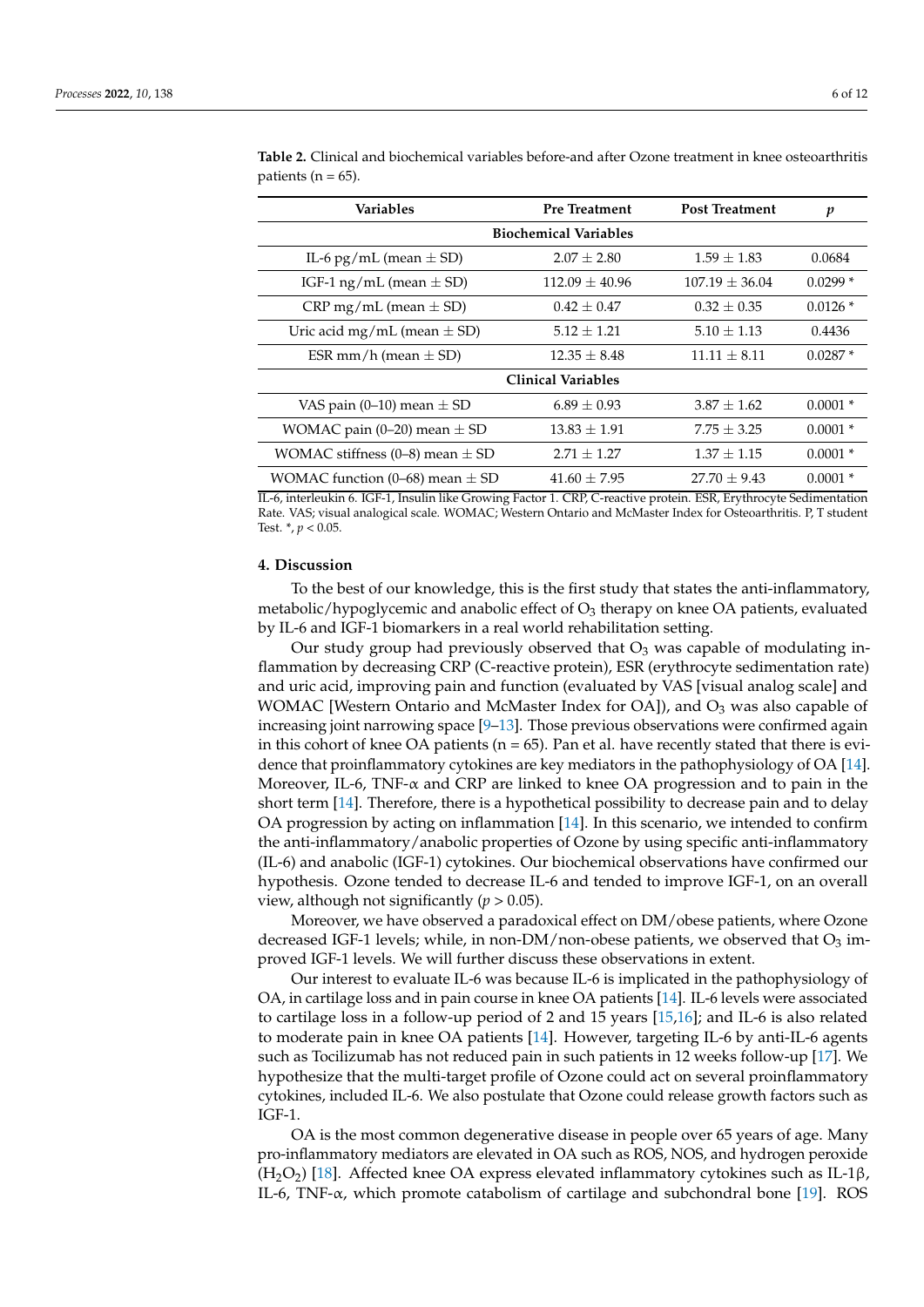formed during OA activates NF- $\kappa\beta$  pathway (inflammatory pathway) by increasing its translocation into the nuclei and it causes the activation on intracellular inflammatory cytokines such as IL-1β, IL-6, TNF-α and COX-2 which open the apoptotic cascade [\[18\]](#page-10-5). Ozone can inhibit apoptosis and degradation of the cartilage matrix by inhibiting the activation of NF-κβ resulting in cell survival [\[5,](#page-9-4)[8,](#page-9-7)[18\]](#page-10-5).

The effect of ozone in decreasing pro-inflammatory cytokines (IL-1β, IL-6, TNF- $\alpha$ ) has been observed in several animal models of knee OA, rheumatoid arthritis and in ischemia/reperfusion models, but not in human knee patients. There lies the importance of this study.

In a rat model, Xu et al. have stated that Ozone reduced the concentration levels of IL-6, TNF-α, MMP-13 and degradation of collagen [\[20\]](#page-10-7). Guo et al. have stated that intra-articular injections of 40  $\mu$ g/mL of Ozone could attenuate synovitis in rats with collagen induced arthritis by the inhibition of IL-6, TNF- $\alpha$  and VEGF in serum [\[21\]](#page-10-8). Valliant has stated that ozone decreased IL-1β, TNF-α mRNA levels and oxidative stress in a rat model of arthritis induced by PG/PS [\[22\]](#page-10-9). Leon-Fernández et al. have stated that in human rheumatoid arthritis patients,  $O_3$  reduced pain and reactants of acute phase (CRP, ESR). Although these observations were similar to our previous studies on human knee OA [\[10\]](#page-10-10), no reference was done about inflammatory cytokines (IL-1β, IL-6, TNF-α, etc.) [\[23\]](#page-10-11). In another model of rheumatoid arthritis, Chang et al. have observed that  $O_3$  decreased the production of pro-inflammatory cytokines IL-1β, IL-6, and TNF-α [\[24\]](#page-10-12).

As a resume, in all models of rheumatoid arthritis,  $O_3$  has been able to decrease proinflammatory cytokines (IL-1β, IL-6, TNF-α), then the anti-inflammatory effect of ozone was stated, as it was observed in our study; in which, Ozone tended to reduce IL-6.

The anti-inflammatory effect of  $O_3$  has also been observed, not only in arthritis models, but in ischemia/reperfusion (I/R) models. Zhang et al. have stated that in a chronic constriction injury model of sciatic nerve in rats, intrathecal injection of  $O<sub>3</sub>$  inhibited pain and decreased IL-1β, IL-6, TNF- $\alpha$  and NF-κβ/p65, alleviating neuropathic pain [\[25\]](#page-10-13). Gultekin et al. have observed that  $O_3$  decreased TNF- $\alpha$  but not IL-6 in an I/R liver-injury model in rats [\[26\]](#page-10-14). Yildiz has observed that O3 ameliorated the expression of TNF-α and IL-6 in a systemic steroid-induced model of retinal injury [\[27\]](#page-10-15). Calunga-Fernández et al. have stated that  $O_3$  reduced pro-inflammatory IL-6 in a subtotal nephrectomy model in rats [\[28\]](#page-10-16). De Souza et al. have reported that  $O_3$  decreased IL-6 levels in a model of animal peritonitis by inactivation of bacteria, probably by oxidation [\[29\]](#page-10-17). This comes in line with Bette et al. who observed that  $O_3$  decreased pro-inflammatory cytokines (IL-1 $\beta$  and TNF- $\alpha$ ) and improved survival rate in a peritonitis model in rats [\[29\]](#page-10-17). Gürkan et al. have described that Ozone was capable of reducing IL-1 $\beta$ , TNF- $\alpha$  and IL-6 in an experimental model of spine surgery.  $O_3$  was similar to Methylprednisolone, but the combination of both  $(O_3)$ plus Methylprednisolone) was even more effective [\[30\]](#page-10-18). Zamora et al. have observed that in a septic model of peritonitis, Ozone plus antibiotics decreased the expression of IL-1β [\[31\]](#page-10-19). O<sub>3</sub> activates intracellular mechanisms that inhibit IL-1β, the most important pro-inflammatory cytokine [\[31\]](#page-10-19).

Ersoz et al. have stated that  $O_3$  decreased oxidative stress and pro-inflammatory cytokines (TNF-α, IL-6) and improved anti-inflammatory IL-10 in an animal model of colon anastomosis in rats [\[32\]](#page-10-20). Merhi et al. has described that in an experimental uterineadhesion model,  $O_3$  at 45  $\mu$ g/mL and at 60  $\mu$ g/mL decreased TNF- $\alpha$  and IL-6 [\[33\]](#page-10-21). In a chronic model of kidney disease,  $O_3$  upregulated antioxidant enzymes (SOD, CAT, GPx), O<sub>3</sub> downregulated oxidation products (MDA, PCO) and inflammatory cytokines (IL-1β, IL-6, TNF-α and ICAM) [\[34\]](#page-10-22). O<sup>3</sup> restored impaired antioxidant Nrf2 pathway and downregulated NF-κβ pathway [\[34\]](#page-10-22), as it was previously reported by Fernández-Cuadros [\[5\]](#page-9-4). Chen et al., in another animal model of chronic kidney disease, observed that  $O<sub>3</sub>$  ameliorated pro-inflammatory cytokines (IL-1β, IL-6, TNF-α and monocyte chemoattractant protein-1 [MCP-1]) [\[35\]](#page-11-0). Finally, Isik et al. have reported that in an intestinal-injury model,  $O_3$ improved healing by decreasing  $TNF-\alpha$  because of its anti-inflammatory effects [\[36\]](#page-11-1).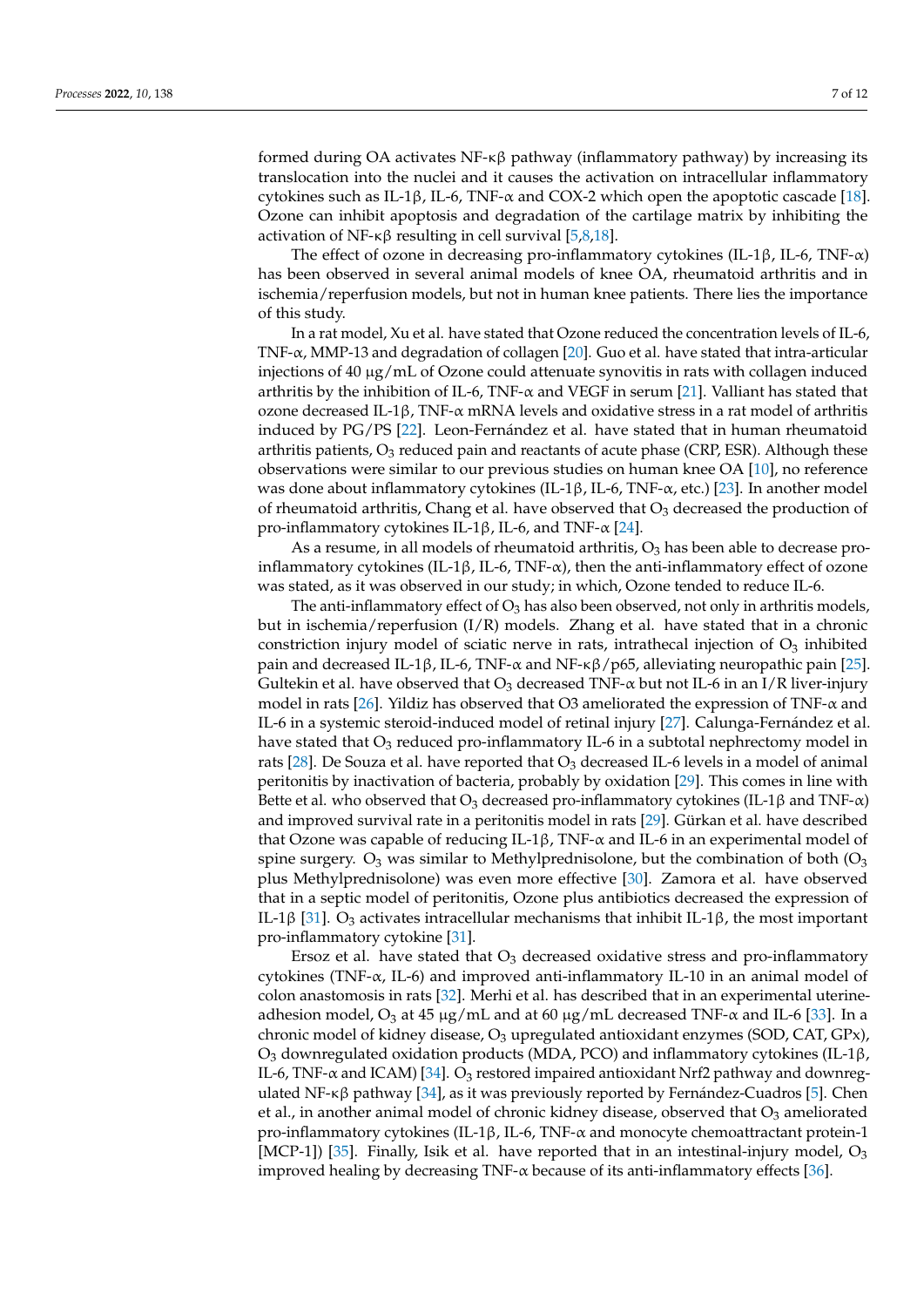Until this point, in animal models of rheumatoid arthritis, in experimental models of I/R of the liver, kidney, sciatic nerve and in experimental models of peritonitis,  $O_3$ has shown its anti-inflammatory effect by decreasing pro-inflammatory cytokines (IL-1β, IL-6, TNF- $\alpha$ ) and by blocking NF- $\kappa\beta$  pathway and by improving Nrf2 pathway. This comes in line with our observations that Ozone tended to decrease IL-6 in human knee OA  $(p = 0.0684)$ . The anti-inflammatory effect of  $O_3$  was suggested by a reduction in IL-6 levels.

In a previous study we observed that  $O_3$  improved the minimal joint space narrowing evaluated by X-rays, so an anabolic effect was attributable to  $O_3$  therapy [\[9,](#page-9-8)[12,](#page-10-23)[13\]](#page-10-0). In clinical reviews on the effect of Ozone, it is accepted that  $O_3$  stimulates anti-inflammatory cytokines (IL-4, IL-10, IL-13) and growth factors (IGF-1, TGF-β) [\[3,](#page-9-2)[5](#page-9-4)[,6\]](#page-9-5). The anabolic effect would explain the improvement on joint space in knee OA patients [\[13\]](#page-10-0). We hypothesize that Ozone will improve IGF-1 levels, and this growth factor would be responsible of increasing minimal joint space narrowing, as previously observed by our study group [\[9,](#page-9-8)[12,](#page-10-23)[13\]](#page-10-0).

Surprisingly, in our present study,  $O_3$  has demonstrated both a paradoxical (metabolic/ hypoglycemic) and anabolic effect. In obese/DM patients, O<sub>3</sub> downregulated IGF-1 significantly ( $p = 0.0299$ ); while in non-obese/non-DM patients,  $O_3$  tended to improve IGF-1 levels ( $p = 0.2198$ ). We will try to elucidate why we observed such IGF-1 variations.

IGF-1 has pleiotropic effects on health status such as tissue homeostasis, cardiovascular and neural protection, Insulin-like effects, skeletal development, muscle plasticity and tissue repair [\[37\]](#page-11-2). IGF-1 regulates normal growth in childhood, and it has an anabolic effect on adults, acting on muscle growth and tissue repair [\[38\]](#page-11-3).

IGF-1 has a fundamental role in prenatal and postnatal development. Circulating IGF-1 is secreted in the liver by the control of growth hormones [\[7\]](#page-9-6). IGF-1 and insulin share common activating pathways. Insulin at physiological concentrations activates insulin, but not IGF-1 hybrid receptors [\[7\]](#page-9-6). This occurs because insulin and IGF-1 share structural homology; they interact with same membrane receptors with different affinities to mediate a wide range of metabolic and growth promoting functions [\[39\]](#page-11-4). In fact, insulin and IGF-1 differ only in six amino acids. For example, Insulin and IGF-1 increase cellular proliferation and migration in human subacromial bursa tissue [\[40\]](#page-11-5).

IGF-1 has anti-inflammatory properties. There is evidence of relation between IL-6 and IGF-1. In fact, low IGF-1 and high levels of IL-6 and  $TNF-\alpha$  are related to mortality in elderly patients [\[7](#page-9-6)[,41\]](#page-11-6). Although IGF-1 blocks inflammation, oxidative stress and endothelial dysfunction; paradoxically, IGF-1 deficiency has been linked to increased longevity [\[7,](#page-9-6)[37\]](#page-11-2). IGF-1 is increased in DM, myocardial infarction and ventricular hypertrophy [\[42\]](#page-11-7). Specifically, IGF-1 is upregulated in in type-2 DM and downregulated in type-1 DM. Elevation of IGF-1 is the result of insulin resistance in obese patients. This elevation constitutes a risk factor for vascular deterioration [\[38\]](#page-11-3). This would explain why IGF-1 was elevated in obese/DM patients in our present study.

ROS enhance insulin signaling. Considering the substantial similarity between IGF-1 and insulin signaling pathways; it is possible that ROS similarly enhance IGF-1 signaling  $[43]$ . On the contrary, since  $O_3$  reduces ROS and insulin resistance, it is expected that  $O_3$  could reduce IGF-1 in DM/obese patients, as it was observed in our study. A metabolic/hypoglycemic effect of  $O_3$  was observed in DM/obese knee OA patients.

Since a reduction of food intake decreases signaling activity/bioability of insulin or IGF-1 because they are orthologue compounds; it is expected that a reduction of insulin level by Ozone could also reduce non-physiological bases of IGF-1 [\[7\]](#page-9-6). This could explain how it was that  $O_3$  reduced IGF-1 in obese/DM or insulin resistant patients, as it was observed in our study (from 112.09 to 107.19 ng/mL, *p* = 0.0299).

There are several reports that state that Ozone acts on diabetic models and in diabetic patients. Saleh et al. observed that  $O_3$  plus insulin reduced fasting serum glucose and Hb1Ac after four weeks of treatment in diabetic rats. The antidiabetic effect of  $O_3$  seems to be associated with the antioxidant properties of  $O_3$  [\[44\]](#page-11-9). Erken has observed that  $O_3$ decreased blood glucose levels in diabetic rats. Ozone showed a hypoglycemic effect [\[45\]](#page-11-10).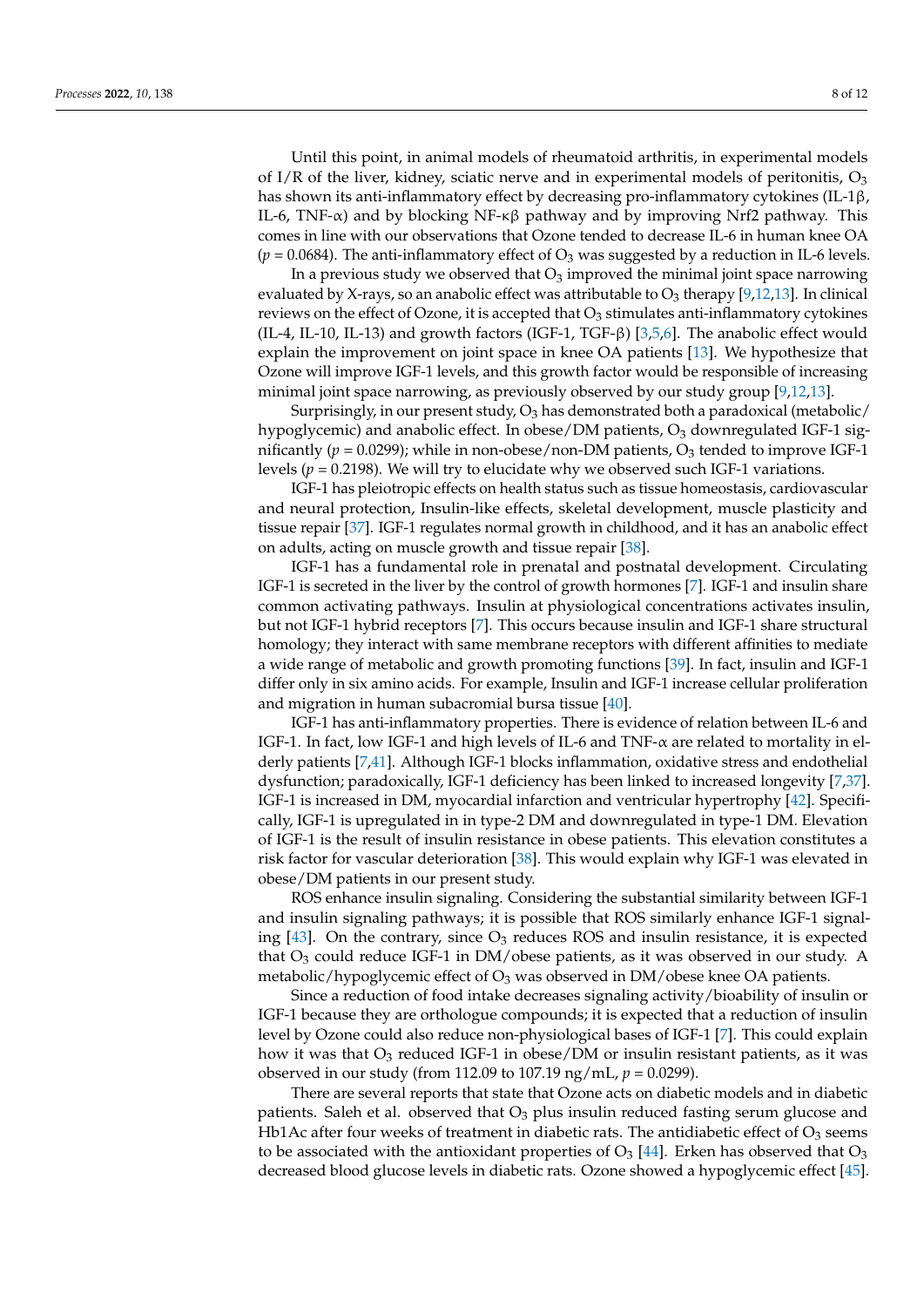Morsy et al. have reported that in a diabetic nephropathy-model in rats, Ozone was as effective as insulin in producing hypoglycemia and reducing Hb1Ac. They state that  $O_3$ and insulin reduce Hb1Ac because both exert independently a hypoglycemic effect. Besides the hypoglycemic effect, Ozone efficacy on DM is attributed to the induction of antioxidant enzyme activity and control of their expression. Therefore,  $O_3$  and insulin reduced Hb1Ac; they also reduced ROS production and improved antioxidant enzymes [\[46\]](#page-11-11).

Martinez-Sánchez has stated that  $O_3$  improved glycemic control in patients with diabetic foot. They state that  $O_3$  activates the antioxidant system, influencing in the level of glycaemia. At the end of O<sup>3</sup> treatment, glucose level, which was high despite hypoglycemic drugs (because if insulin resistance), decreased within the normal reference range. The antidiabetic effect of  $O_3$  seems to be associated to its antioxidant properties, which increase insulin sensitivity. Finally, in diabetic foot, the superiority of  $O<sub>3</sub>$  compared to antibiotics is due not only to the  $O_3$  antimicrobial effect, but also to its capacity to reduce hyperglycemia. Ozone treatment by means of its oxidative preconditioning effect normalizes glucose levels [\[47\]](#page-11-12).

All previous papers have stated that  $O<sub>3</sub>$  exerts a hypoglycemic or metabolic effect on diabetic models and in diabetic patients. Since insulin and IGF-1 are very similar compounds (orthologue compounds which differ only in six amino acids); it is expected that in DM/obese patients, the  $O_3$  effect will correlate with a decreased of IGF-1 in such patients, as it was observed in our study. On the contrary, excluding DM/obese patients, it is expected to observe an anabolic effect induced by  $O_3$  administration and to expect an elevation of IGF-1 in non-obese/non-DM patients. This effect was observed in our study in 51 patients.

As previously seen, besides the anti-inflammatory effect of  $O<sub>3</sub>$ , Ozone also reduces MMPs which have a catabolic effect on articular cartilage. Ozone increases antioxidant enzymes (SOD, CAT, GPx, HO-1) and stimulates anti-inflammatory cytokines (IL-4, IL-10, IL-13) and secretes anabolic factors such as IGF-1 and TGF- $\beta$  [\[3,](#page-9-2)[5,](#page-9-4)[20\]](#page-10-7). In our study, O<sub>3</sub> improved IGF-1 levels in 51 patients with knee OA.

IGF-1 and GH (growth hormone) are anabolic and anti-catabolic growth factors [\[48\]](#page-11-13). IGF-1 promotes hypertrophy, regeneration, proliferation and differentiation of skeletal muscles. Ustebay et al. have reported that in an experimental soft tissue injury model in rats,  $O_3$  improved IGF-1 levels. Moreover, the level of IGF-1 was correlated with motor function [\[49\]](#page-11-14). No other study evaluated previously the effect of  $O_3$  on any soft tissue injury model and the relation with IGF-1 [\[49\]](#page-11-14).

Kizilkaya et al. have stated that  $O_3$  had beneficial effects on Achilles tendon rupture healing in a rat model after histological and biochemical findings [\[50\]](#page-11-15). Duman et al. have stated that  $O_3$  improved bone regeneration in a femoral defect model in rats. The physiological effect attributed to Ozone is that  $O_3$  improved blood circulation, differentiation, angiogenesis and finally fracture healing [\[51\]](#page-11-16). Philippou has stated that IGF-1 is important in regeneration, hypertrophy, proliferation and differentiation of skeletal muscles. Therefore, IGF-1 is related to healing of connective and muscular tissue [\[52\]](#page-11-17). These facts support the hypothesis to consider IGF-1 as an anabolic cytokine and since in our study,  $O_3$ improved levels of IGF-1 in knee OA patients, the anabolic effect of Ozone is elucidated.

Finally, Wang et al. state that clinical benefit of  $O_3$  in lumbar interbody fusion using a channel system combined with ozone therapy for L3-L4 lumbar disc herniation is that  $O_3$ improves IL-10 and IGF-1. Ozone reduces inflammation (by IL-10 reduction) and improves healing (by IGF-1 improvement) [\[53\]](#page-11-18).

The strength of the study is that biochemical changes observed in the study were correlated with the clinical variables. The main limitation of the study is that there is no control group. However, in a before and after study, the effect of an intervention results from a change from baseline to the end of treatment (Ozone treatment). The natural history of knee OA is cartilage degradation, knee pain and loss of function [\[1\]](#page-9-0). On the contrary, an improvement of this condition would be expected as a result of Ozone intervention. The catabolic and proinflammatory cytokines are supposed to be modified by Ozone properties.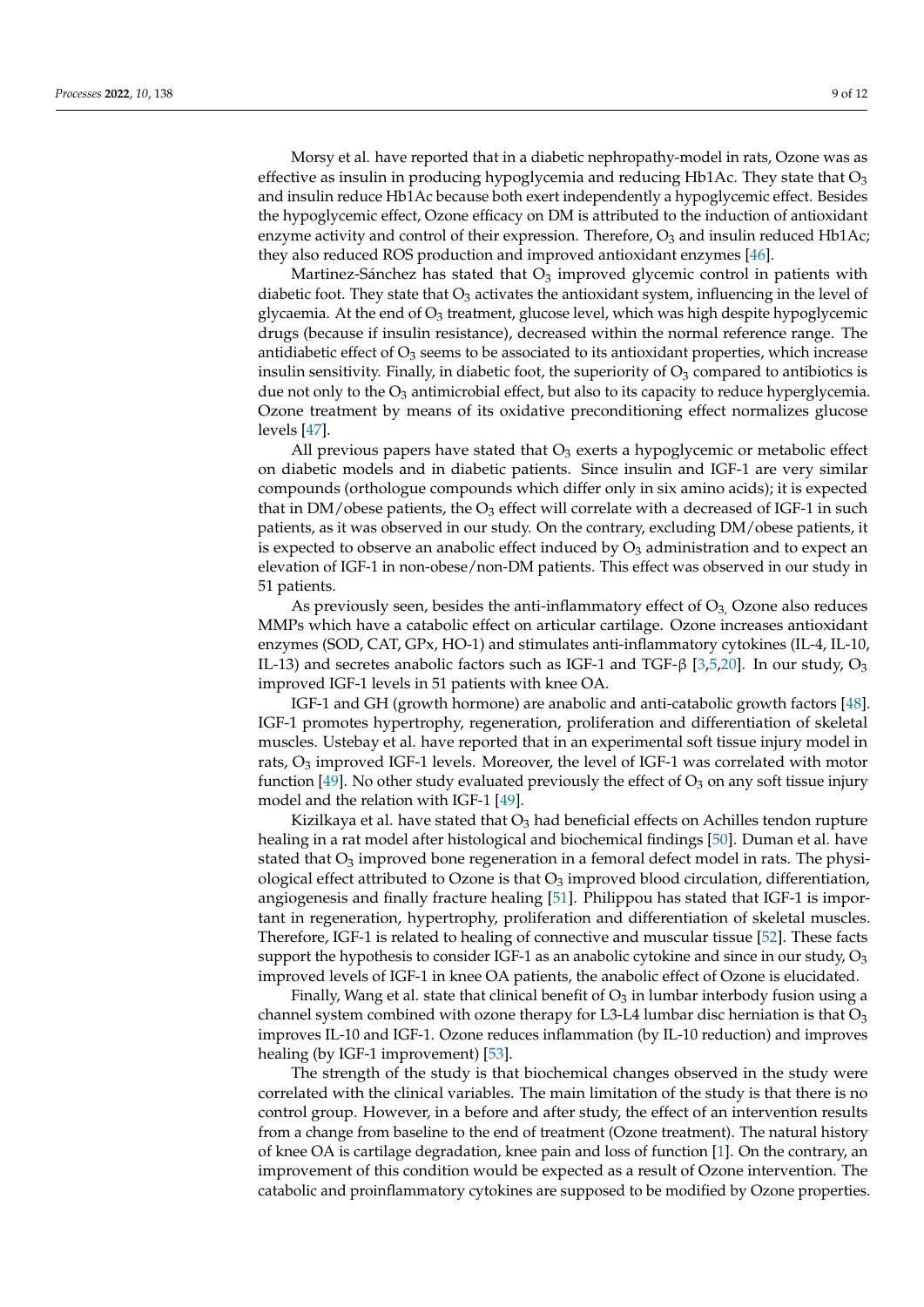In any case, although it is unethical to deny a beneficial intervention to knee OA patients, a RCT (randomized control trial) would be desirable to prove our present observations.

#### **5. Conclusions**

Ozone is a valid option for the management of knee osteoarthritis because of its anti-inflammatory, metabolic and anabolic properties. Ozone tends to decrease the levels of pro-inflammatory IL-6 cytokine. Ozone has a paradoxical (metabolic) effect on obese/diabetic knee osteoarthritis patients by reducing IGF-1. Ozone has an anabolic effect on non-diabetic/non-obese patients by improving IGF-1. Ozone reduces other biomarkers of inflammation (CRP, ESR and uric acid) and improves, pain, function and quality of life.

**Author Contributions:** Conceptualization; drafting; investigation, project administration, supervision, writing, review, editing and translation: M.E.F.-C. Biochemical Analysis, data-curation and validation: J.R.-d.-C., M.M.T.-I., A.M.-S., P.J.-C. Patients' treatment: M.E.F.-C., O.S.P.-M., M.J.A.-F. All authors have read and agreed to the published version of the manuscript.

**Funding:** This research received no external/internal funding.

**Institutional Review Board Statement:** The study was conducted in accordance with the Declaration of Helsinki. Since Ozone therapy is part of the portfolio of hospital services, no approval by the ethics committee of the hospital was needed, because of the nature of the study (critical analysis of clinical medical practice).

**Informed Consent Statement:** All patients signed informed consent for treatment and publication.

**Data Availability Statement:** Data can be checked by asking authors extra material, on demand.

**Acknowledgments:** The authors want to gratefully thank Saturnino Diaz-Trujillo for bibliographic searching and specially thank to Matilde Alonso-Suárez, Isabel Canorea-Ruiz, Miguel Angel Carpio-Blandín, Angela Gallego-Pérez, Susana Guerrero-García, María Pilar Martínez-Torres, Clementina Orán-Almendro and Eva María Pizarro-Díaz for extraction, preservation, monitoring, processing and analysis of biochemical serum samples for IL-6 and IGF-1 evaluation.

**Conflicts of Interest:** The authors declare no conflict of interest.

**Ethics Approval:** Because of the observational nature of the study (critical analysis of the clinical medical practice), no approval by Ethics Committee was required.

## **References**

- <span id="page-9-0"></span>1. Fernández-Cuadros, M.E. *Ozone Fundamentals and Effectiveness on Knee Pain: Chondromalacia and Knee Osteoarthritis*; LAP LAMBERT Academic Publishing: Saarbrücken, Germany, 2016.
- <span id="page-9-1"></span>2. Richards, M.M.; Maxwell, J.S.; Weng, L.; Angelos, M.G.; Golzarian, J. Intra-articular treatment of knee osteoarthritis: From anti-inflammatories to products of regenerative medicine. *Phys. Sportsmed.* **2016**, *44*, 101–108. [\[CrossRef\]](http://doi.org/10.1080/00913847.2016.1168272)
- <span id="page-9-2"></span>3. Fernandez-Cuadros, M.E.; Perez-Moro, O.S.; Mirón-Canelo, J.A. Could ozone be used as a feasible future treatment in osteoarthritis of the knee. *Divers. Equal Health Care* **2016**, *13*, 232–239. [\[CrossRef\]](http://doi.org/10.21767/2049-5471.100057)
- <span id="page-9-3"></span>4. Rankothgedera, S.; Atukorala, I.; Fernando, C.; Munidasa, D.; Wijayaratne, L.; Udagama, P. A potential diagnostic serum immunological marker panel to differentiate between primary and secondary knee osteoarthritis. *PLoS ONE* **2021**, *16*, e0257507. [\[CrossRef\]](http://doi.org/10.1371/journal.pone.0257507) [\[PubMed\]](http://www.ncbi.nlm.nih.gov/pubmed/34543351)
- <span id="page-9-4"></span>5. Fernández-Cuadros, M.E.; Pérez-Moro, O.S.; Albaladejo-Florín, M.J.; Álava-Rabasa, S.; Tobar-Izquierdo, M.; Rodriguez-de-Cía, J. A new paradigm for the management of knee osteoarthritis: The role of hyaluronic acid, platelet-rich plasma (PRP) and ozone in the modulation of inflammation: A review. *JSR* **2020**, 1–8. [\[CrossRef\]](http://doi.org/10.31487/j.JSR.2020.01.01)
- <span id="page-9-5"></span>6. Oliviero, A.; Giordano, L.; Maffulli, N. The temporal effect of intra-articular ozone injections on pain in knee osteoarthritis. *Br. Med. Bull.* **2019**, *132*, 33–44. [\[CrossRef\]](http://doi.org/10.1093/bmb/ldz028) [\[PubMed\]](http://www.ncbi.nlm.nih.gov/pubmed/31602459)
- <span id="page-9-6"></span>7. Higashi, Y.; Sukhanov, S.; Anwar, A.; Shai, S.Y.; Delafontaine, P. Aging, atherosclerosis, and IGF-1. *J. Gerontol. Ser. A Biomed. Sci. Med. Sci.* **2012**, *67*, 626–639. [\[CrossRef\]](http://doi.org/10.1093/gerona/gls102)
- <span id="page-9-7"></span>8. Fernández-Cuadros, M.E.; Albaladejo-Florín, M.J.; Peña-Lora, D.; Álava-Rabasa, S.; Pérez-Moro, O.S. Ozone (O3) and SARS-CoV-2: Physiological bases and their therapeutic possibilities according to COVID-19 evolutionary stage. *SN Compr. Clin. Med.* **2020**, *2*, 1094–1102. [\[CrossRef\]](http://doi.org/10.1007/s42399-020-00328-7)
- <span id="page-9-8"></span>9. Fernández-Cuadros, M.E.; Pérez-Moro, O.; Albaladejo-Florin, M.J.; Álava-Rabasa, S. Intra-articular ozone modulates inflammation, ameliorates pain and rigidity, improves function and has anabolic effect on knee osteoarthritis: A prospective quasiexperimental before-and-after study, 115 patients. *Rev. Soc. Esp. Dolor* **2020**, *27*, 78–88.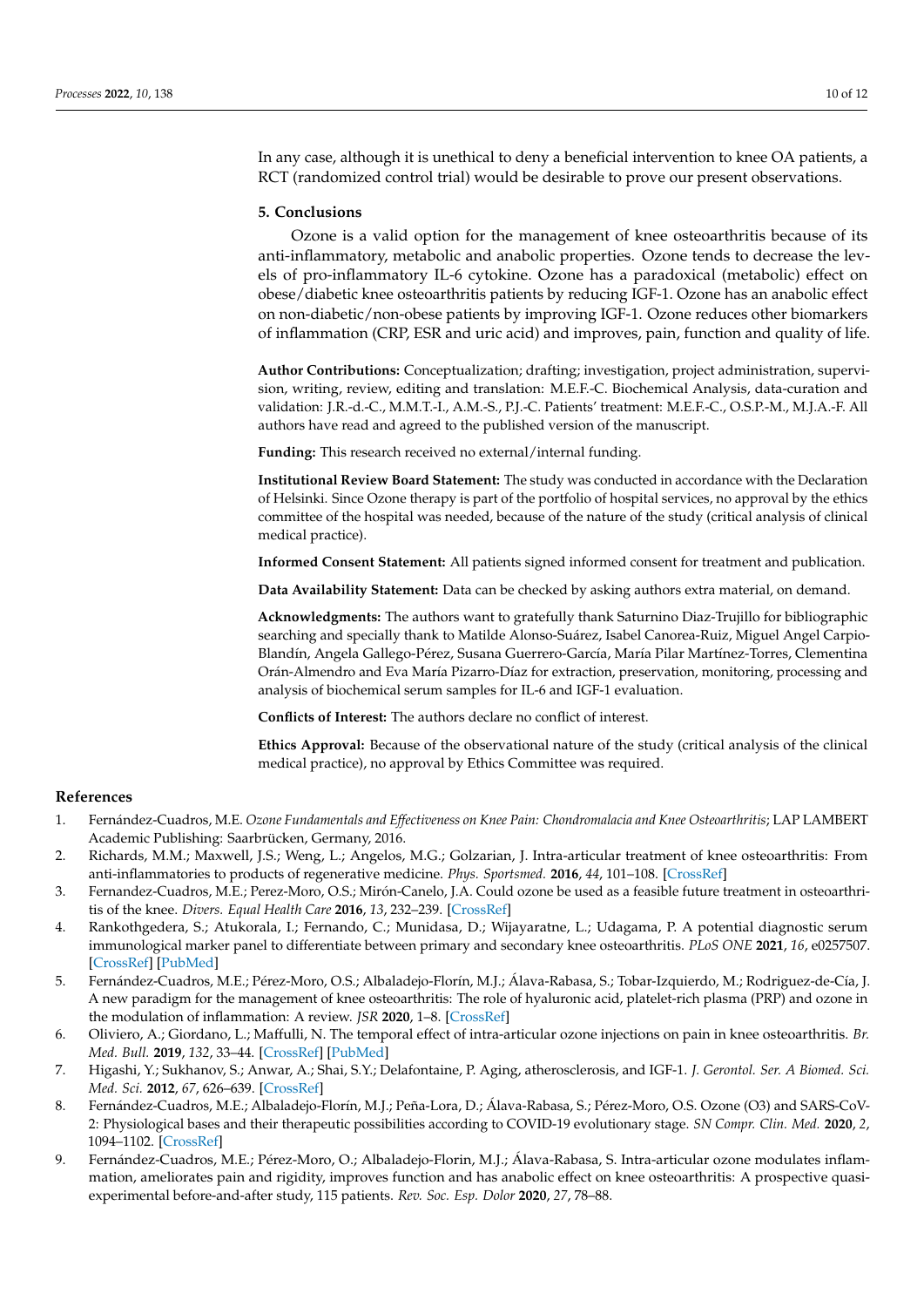- <span id="page-10-10"></span>10. Fernandez-Cuadros, M.E.; Perez-Moro, O.S.; Albaladejo-Florin, M.J.; Algarra-Lopez, R. Ozone decreases biomarkers of inflamation (C-reactive protein and erytrocyte sedimentation rate) and improves pain, function and quality of life in knee osteoarthrtitis patients: A before-and-after study and review of the literature. *Middle East J. Rehabil. Health* **2018**, *5*, e64507. [\[CrossRef\]](http://doi.org/10.5812/mejrh.64507)
- 11. Fernandez-Cuadros, M.E.; Perez-Moro, O.S.; Albaladejo-Florin, M.J.; Algarra-Lopez, R. Intra articular ozone reduces serum uric acid and improves pain, function and quality of life in knee osteoarthritis patients: A before-and-after study. *Middle East J. Rehabil. Health* **2018**, *5*, e68599. [\[CrossRef\]](http://doi.org/10.5812/mejrh.68599)
- <span id="page-10-23"></span>12. Fernandez-Cuadros, M.E.; Susana Perez-Moro, O.; Jesus Albaladejo-Florin, M. Knee osteoarthritis: Condroprotector action and symptomatic effect of ozone on pain, function, quality of life, minimal joint space and knee arthroplasty delay. *Middle East J. Rehabil. Health* **2017**, *4*, e43200. [\[CrossRef\]](http://doi.org/10.17795/mejrh-43200)
- <span id="page-10-0"></span>13. Fernández-Cuadros, M.E.; Pérez-Moro, O.S.; Albaladejo-Florín, M.J.; Álava-Rabasa, S. Symptomatic (Pain and Inflammation) and Disease-Modifying Effect (Minimal Joint Space) of Intra-articular Ozone (O2-O3) in Osteoarthritis of the Knee: A Clinical Case. *SN Compr. Clin. Med.* **2019**, *1*, 817–821. [\[CrossRef\]](http://doi.org/10.1007/s42399-019-00122-0)
- <span id="page-10-1"></span>14. Pan, F.; Tian, J.; Cicuttini, F.; Jones, G. Prospective Association Between Inflammatory Markers and Knee Cartilage Volume Loss and Pain Trajectory. *Pain Ther.* **2021**, 1–13. [\[CrossRef\]](http://doi.org/10.1007/s40122-021-00341-1)
- <span id="page-10-2"></span>15. Livshits, G.; Zhai, G.; Hart, D.J.; Kato, B.S.; Wang, H.; Williams, F.M.; Spector, T.D. Interleukin-6 is a significant predictor of radiographic knee osteoarthritis: The Chingford study. *Arthritis Rheum.* **2009**, *60*, 2037–2045. [\[CrossRef\]](http://doi.org/10.1002/art.24598) [\[PubMed\]](http://www.ncbi.nlm.nih.gov/pubmed/19565477)
- <span id="page-10-3"></span>16. Pelletier, J.P.; Raynauld, J.P.; Caron, J.; Mineau, F.; Abram, F.; Dorais, M.; Haraoui, B.; Choquette, D.; Martel-Pelletier, J. Decrease in serum level of matrix metalloproteinases is predictive of the disease-modifying effect of osteoarthritis drugs assessed by quantitative MRI in patients with knee osteoarthritis. *Ann. Rheum. Dis.* **2010**, *69*, 2095–2101. [\[CrossRef\]](http://doi.org/10.1136/ard.2009.122002) [\[PubMed\]](http://www.ncbi.nlm.nih.gov/pubmed/20570834)
- <span id="page-10-4"></span>17. Richette, P.; Latourte, A.; Sellam, J.; Wendling, D.; Piperno, M.; Goupille, P.; Pers, Y.-M.; Eymard, F.; Ottaviani, S.; Ornetti, P.; et al. Efficacy of tocilizumab in patients with hand osteoarthritis: Double blind, randomised, placebo-controlled, multicentre trial. *Ann. Rheum. Dis.* **2021**, *80*, 349–355. [\[CrossRef\]](http://doi.org/10.1136/annrheumdis-2020-218547) [\[PubMed\]](http://www.ncbi.nlm.nih.gov/pubmed/33055078)
- <span id="page-10-5"></span>18. Manoto, S.L.; Maepa, M.J.; Motaung, S.K. Medical ozone therapy as a potential treatment modality for regeneration of damaged articular cartilage in osteoarthritis. *Saudi J. Biol. Sci.* **2018**, *25*, 672–679. [\[CrossRef\]](http://doi.org/10.1016/j.sjbs.2016.02.002) [\[PubMed\]](http://www.ncbi.nlm.nih.gov/pubmed/29736142)
- <span id="page-10-6"></span>19. Mobasheri, A.; Rayman, M.P.; Gualillo, O.; Sellam, J.; Van Der Kraan, P.; Fearon, U. The role of metabolism in the pathogenesis of osteoarthritis. *Nat. Rev. Rheumatol.* **2017**, *13*, 302–311. [\[CrossRef\]](http://doi.org/10.1038/nrrheum.2017.50)
- <span id="page-10-7"></span>20. Xu, W.; Zhao, X.; Sun, P.; Zhang, C.; Fu, Z.; Zhou, D. The effect of medical ozone treatment on cartilage chondrocyte autophagy in a rat model of osteoarthritis. *Am. J. Transl. Res.* **2020**, *12*, 5967.
- <span id="page-10-8"></span>21. Guo, R.; Zhang, G.; Zhang, L.; Liu, N.; Ren, L.; Fan, J.; Hou, J. The effect of intra-articular ozone injection on the cytokines of collagen-induced arthritis. *Chin. J. Rheumatol.* **2017**, *21*, 247–251.
- <span id="page-10-9"></span>22. Vaillant, J.D.; Fraga, A.; Díaz, M.T.; Mallok, A.; Viebahn-Hänsler, R.; Fahmy, Z.; Barbera, A.; Delgado, L.; Menendez, S.; Fernández, O.S.L. Ozone oxidative postconditioning ameliorates joint damage and decreases pro-inflammatory cytokine levels and oxidative stress in PG/PS-induced arthritis in rats. *Eur. J. Pharmacol.* **2013**, *714*, 318–324. [\[CrossRef\]](http://doi.org/10.1016/j.ejphar.2013.07.034)
- <span id="page-10-11"></span>23. Fernández, O.S.L.; Viebahn-Haensler, R.; Cabreja, G.L.; Espinosa, I.S.; Matos, Y.H.; Roche, L.D.; Santos, B.T.; Our, G.T.; Vega, J.C.P. Medical ozone increases methotrexate clinical response and improves cellular redox balance in patients with rheumatoid arthritis. *Eur. J. Pharmacol.* **2016**, *789*, 313–318. [\[CrossRef\]](http://doi.org/10.1016/j.ejphar.2016.07.031)
- <span id="page-10-12"></span>24. Chang, J.D.; Lu, H.S.; Chang, Y.F.; Wang, D. Ameliorative effect of ozone on cytokine production in mice injected with human rheumatoid arthritis synovial fibroblast cells. *Rheumatol. Int.* **2005**, *26*, 142–151. [\[CrossRef\]](http://doi.org/10.1007/s00296-004-0526-1) [\[PubMed\]](http://www.ncbi.nlm.nih.gov/pubmed/15570426)
- <span id="page-10-13"></span>25. Zhang, W.; Wang, F.; Zhang, L.; Sun, T.; Fu, Z. Intrathecal injection of ozone alleviates CCI-induced neuropathic pain via the GluR6-NF-κB/p65 signalling pathway in rats. *Mol. Med. Rep.* **2021**, *23*, 231. [\[CrossRef\]](http://doi.org/10.3892/mmr.2021.11870) [\[PubMed\]](http://www.ncbi.nlm.nih.gov/pubmed/33537798)
- <span id="page-10-14"></span>26. Gultekin, F.A.; Cakmak, G.K.; Turkcu, U.O.; Yurdakan, G.; Demir, F.E.O.; Comert, M. Effects of ozone oxidative preconditioning on liver regeneration after partial hepatectomy in rats. *J. Investig. Surg.* **2013**, *26*, 242–252. [\[CrossRef\]](http://doi.org/10.3109/08941939.2012.750698)
- <span id="page-10-15"></span>27. Yıldız, A.; Şehitoğlu, M.H.; Karaboğa, İ.; Arıkan, S. Ozone treatment for high-dose systemic Steroid-Induced retinal injury. *Cutan. Ocul. Toxicol.* **2020**, *39*, 274–280. [\[CrossRef\]](http://doi.org/10.1080/15569527.2020.1790590)
- <span id="page-10-16"></span>28. Calunga, J.L.; Zamora, Z.B.; Borrego, A.; Río, S.D.; Barber, E.; Menéndez, S.; Taboada, D. Ozone therapy on rats submitted to subtotal nephrectomy: Role of antioxidant system. *Mediat. Inflamm.* **2005**, *2005*, 221–227. [\[CrossRef\]](http://doi.org/10.1155/MI.2005.221) [\[PubMed\]](http://www.ncbi.nlm.nih.gov/pubmed/16192672)
- <span id="page-10-17"></span>29. Souza, Y.M.D.; Fontes, B.; Martins, J.O.; Sannomiya, P.; Brito, G.S.; Younes, R.N.; Rasslan, S. Evaluation of the effects of ozone therapy in the treatment of intra-abdominal infection in rats. *Clinics* **2010**, *65*, 195–202. [\[CrossRef\]](http://doi.org/10.1590/S1807-59322010000200012) [\[PubMed\]](http://www.ncbi.nlm.nih.gov/pubmed/20186304)
- <span id="page-10-18"></span>30. Gürkan, G.; Sayin, M.; Kizmazoglu, C.; Erdogan, M.A.; Yigitturk, G.; Yilmaz, H.E.; Uzunoglu, I.; Kaya, I.; Yuceer, N. Evaluation of the neuroprotective effects of ozone in an experimental spine injury model. *J. Neurosurg.* **2020**, *33*, 406–414. [\[CrossRef\]](http://doi.org/10.3171/2020.2.SPINE191439)
- <span id="page-10-19"></span>31. Zamora, Z.B.; Menéndez, S.; Bette, M.; Mutters, R.; Hoffmann, S.; Schulz, S. Ozone Prophylactic Effect and Antibiotics as a Modulator of Inflamatory Septic process in Rats. In Proceedings of the 16th International Ozone Association World Congress, Las Vegas, NV, USA, 31 August–5 September 2003; p. 123.
- <span id="page-10-20"></span>32. Ersoz, N.; Ozler, M.; Topal, T.; Uysal, B.; Poyrazoglu, Y.; Simsek, K.; Gocgeldi, E.; Korkmaz, A. The effect of ozone treatment on experimental colon anastomosis in rats. *Eur. Surg.* **2016**, *48*, 122–128. [\[CrossRef\]](http://doi.org/10.1007/s10353-015-0372-2)
- <span id="page-10-21"></span>33. Merhi, Z.; Garg, B.; Moseley-LaRue, R.; Moseley, A.R.; Smith, A.H.; Zhang, J. Ozone therapy: A potential therapeutic adjunct for improving female reproductive health. *Med. Gas Res.* **2019**, *9*, 101. [\[CrossRef\]](http://doi.org/10.4103/2045-9912.260652)
- <span id="page-10-22"></span>34. Yu, G.; Liu, X.; Chen, Z.; Chen, H.; Wang, L.; Wang, Z.; Qiu, T.; Weng, X. Ozone therapy could attenuate tubulointerstitial injury in adenine-induced CKD rats by mediating Nrf2 and NF-κB. *Iran. J. Basic Med. Sci.* **2016**, *19*, 1136.